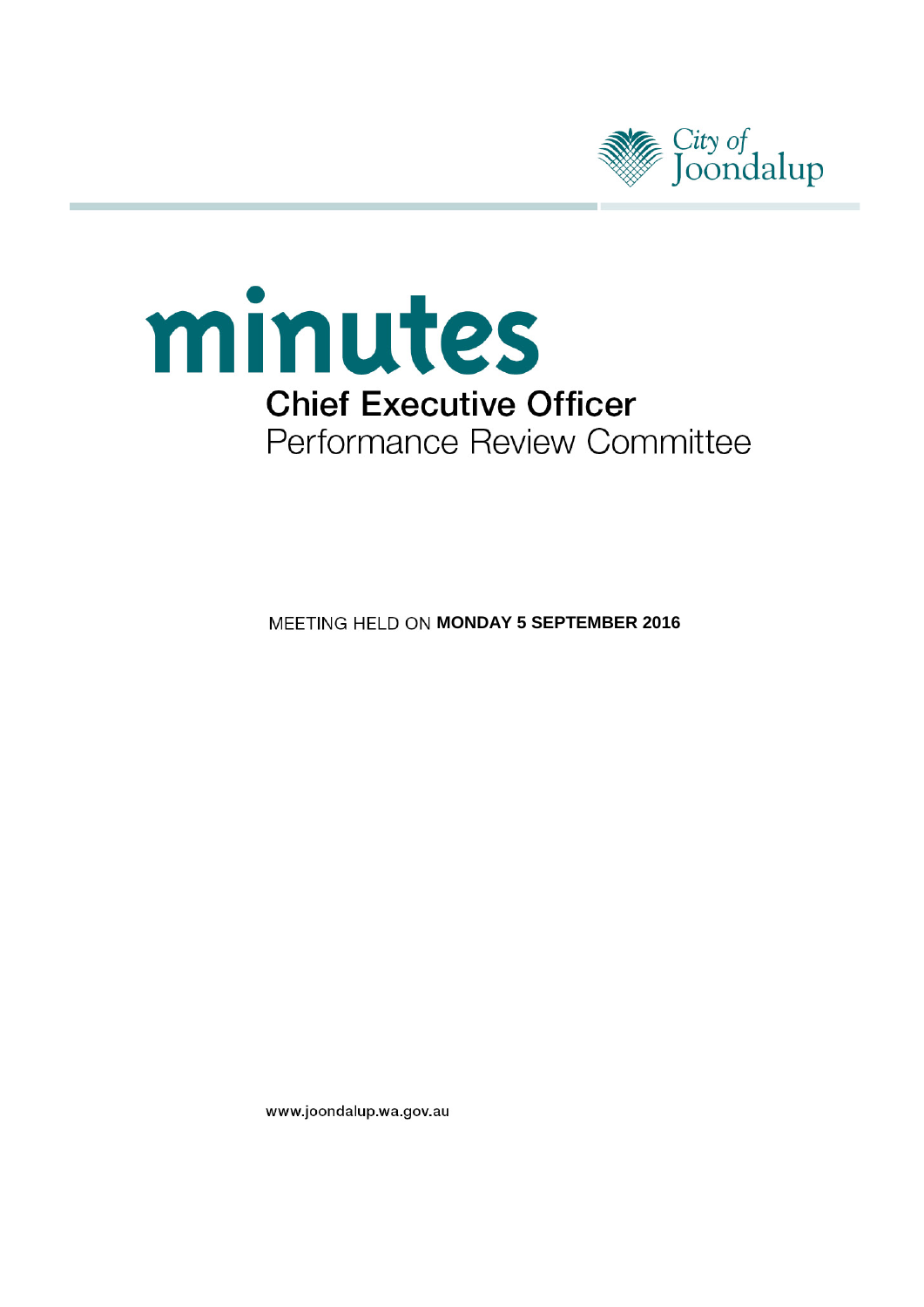# **TABLE OF CONTENTS**

| Item No. | <b>Title</b>                                                                   | Page No. |
|----------|--------------------------------------------------------------------------------|----------|
|          | <b>Declaration of Opening</b>                                                  | 3        |
|          | <b>Declarations of Interest</b>                                                | 4        |
|          | Apologies/Leave of absence                                                     | 4        |
|          | <b>Confirmation of Minutes</b>                                                 | 5        |
|          | Announcements by the Presiding Member without discussion                       | 5        |
|          | Identification of matters for which the meeting may be closed to<br>the public | 5        |
|          | <b>Petitions and deputations</b>                                               | 5        |
|          | <b>Report</b>                                                                  | 6        |
| 1        | Chief Executive Officer Annual Performance Review Interview -<br>[74574]       | 6        |
|          | <b>Urgent Business</b>                                                         | 10       |
|          | Motions of which previous notice has been given                                | 10       |
|          | <b>Requests for Reports for future consideration</b>                           | 10       |
|          | <b>Closure</b>                                                                 | 10       |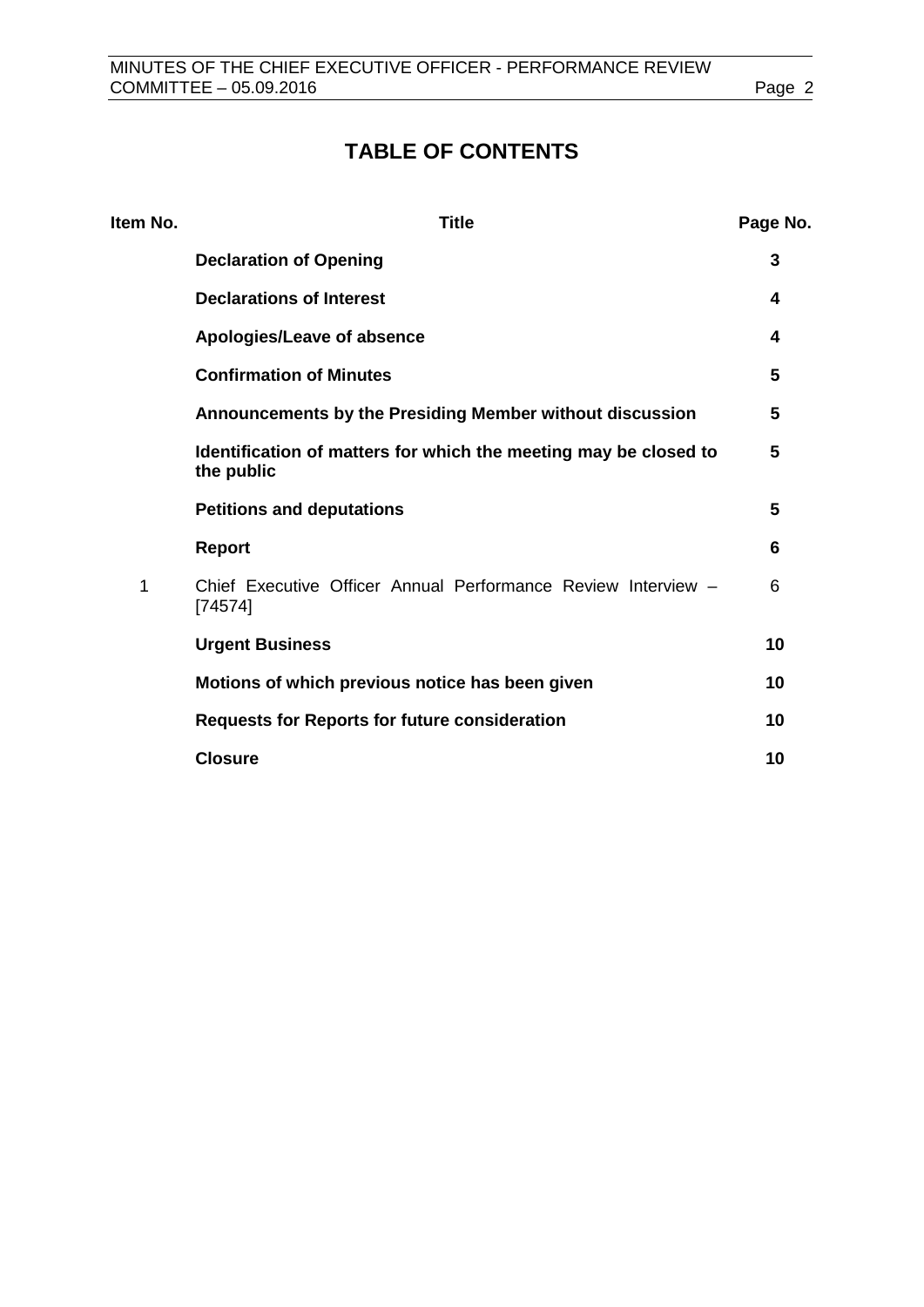# **CITY OF JOONDALUP**

#### **MINUTES OF THE CHIEF EXECUTIVE OFFICER – PERFORMANCE REVIEW COMMITTEE MEETING HELD IN CONFERENCE ROOM 2, JOONDALUP CIVIC CENTRE, BOAS AVENUE, JOONDALUP ON MONDAY 5 SEPTEMBER 2016.**

#### **ATTENDANCE**

#### **Committee Members**

| <b>Presiding Member</b>        |
|--------------------------------|
|                                |
|                                |
| Deputising for Cr John Logan   |
|                                |
| <b>Deputy Presiding Member</b> |
|                                |
|                                |

#### **Observers**

Cr Tom McLean, JP *Until 7.58pm*

**Officers**

| Mr Garry Hunt    | <b>Chief Executive Officer</b>     | Arrived at 6.58pm to 7.58pm  |
|------------------|------------------------------------|------------------------------|
| Mr Mike Tidy     | <b>Director Corporate Services</b> | Absent from 6.57pm to 7.59pm |
| Mr Brad Sillence | Manager Governance                 | Absent from 6.57pm to 7.59pm |

#### **Guests**

| Mr John Phillips | Consultant, JCP Consulting | Absent from 6.57pm to 7.59pm |
|------------------|----------------------------|------------------------------|
|                  |                            |                              |

## <span id="page-2-0"></span>**DECLARATION OF OPENING**

The Presiding Member declared the meeting open at 6.00pm.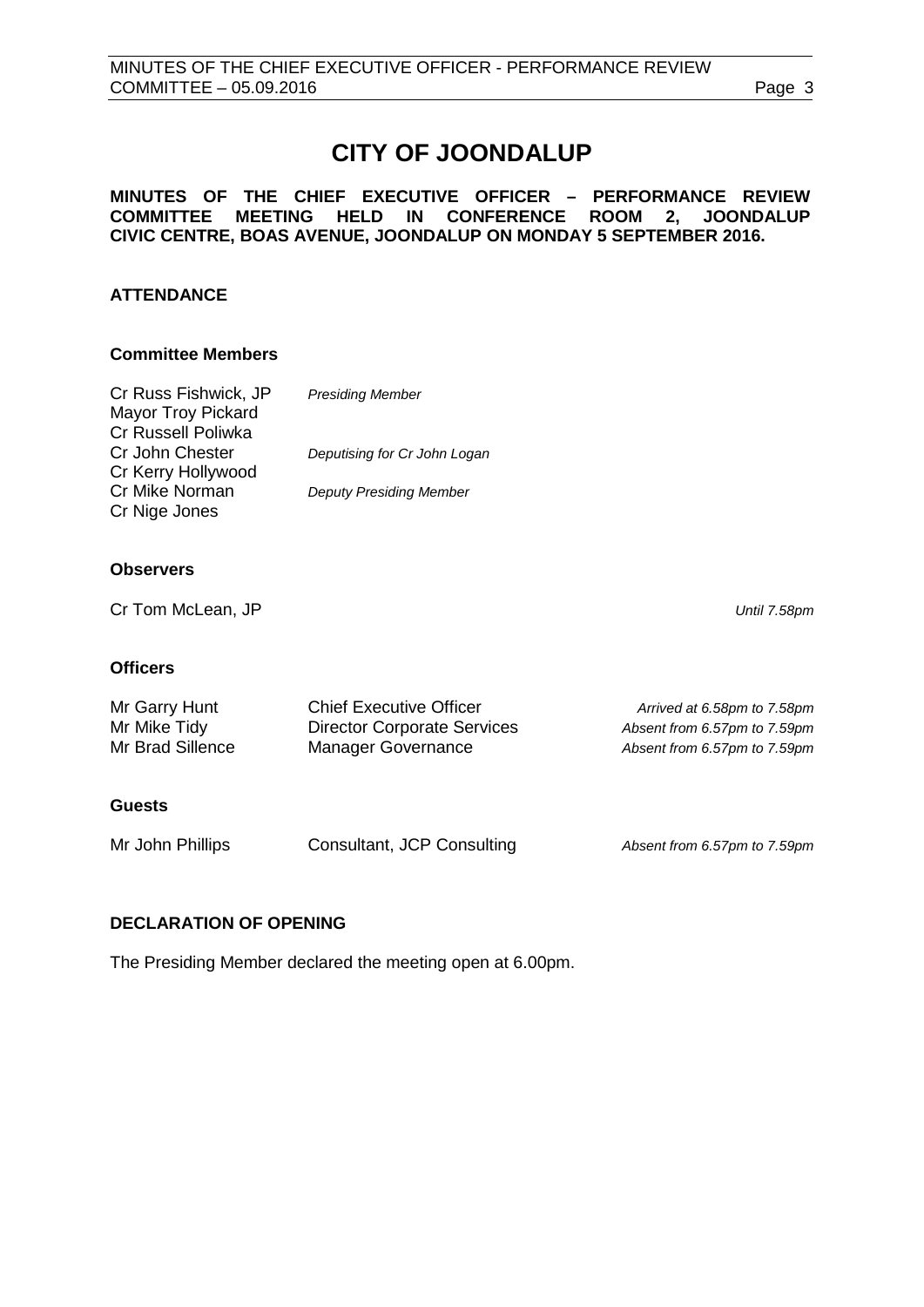#### <span id="page-3-0"></span>**DECLARATIONS OF INTEREST**

#### **Disclosure of Financial Interest**

A declaration under this section requires that the nature of the interest must be disclosed. Consequently a member who has made a declaration must not preside, participate in, or be present during any discussion or decision-making procedure relating to the matter the subject of the declaration. An employee is required to disclose their financial interest and if required to do so by the Council must disclose the extent of the interest. Employees are required to disclose their financial interests where they are required to present verbal or written reports to the Council. Employees are able to continue to provide advice to the Council in the decision making process if they have disclosed their interest.

| <b>Name/Position</b>          | Mr Garry Hunt - Chief Executive Officer.                                               |  |  |
|-------------------------------|----------------------------------------------------------------------------------------|--|--|
|                               | <b>Item No./Subject</b>   Item $1 -$ Chief Executive Officer Annual Performance Review |  |  |
|                               | Interview.                                                                             |  |  |
| Nature of interest Financial. |                                                                                        |  |  |
|                               | <b>Extent of Interest</b>   Mr Hunt holds the position of Chief Executive Officer.     |  |  |

#### **Disclosure of interest affecting impartiality**

Elected Members (in accordance with Regulation 11 of the *Local Government [Rules of Conduct] Regulations 2007)* and employees (in accordance with the Code of Conduct) are required to declare any interest that may affect their impartiality in considering a matter. This declaration does not restrict any right to participate in or be present during the decision-making process. The Elected Member/employee is also encouraged to disclose the nature of the interest.

| <b>Name/Position</b> | Mr Mike Tidy - Director Corporate Services.                                                 |  |  |
|----------------------|---------------------------------------------------------------------------------------------|--|--|
|                      | <b>Item No./Subject</b>   Item 1 - Chief Executive Officer Annual Performance Review        |  |  |
|                      | Interview.                                                                                  |  |  |
|                      | <b>Nature of interest</b> Interest that may affect impartiality.                            |  |  |
|                      | <b>Extent of Interest</b>   Due to the nature of Mr Tidy's employment relationship with the |  |  |
|                      | <b>Chief Executive Officer.</b>                                                             |  |  |

#### <span id="page-3-1"></span>**APOLOGIES/LEAVE OF ABSENCE**

#### **Apologies**

Cr John Logan.

#### **Leave of Absence previously approved**

| Cr Liam Gobbert | 29 August to 4 October 2016 inclusive;       |
|-----------------|----------------------------------------------|
| Cr Sophie Dwyer | 11 September to 16 September 2016 inclusive; |
| Cr Sophie Dwyer | 20 September to 24 September 2016 inclusive; |
| Cr Sophie Dwyer | 6 November to 11 November 2016 inclusive.    |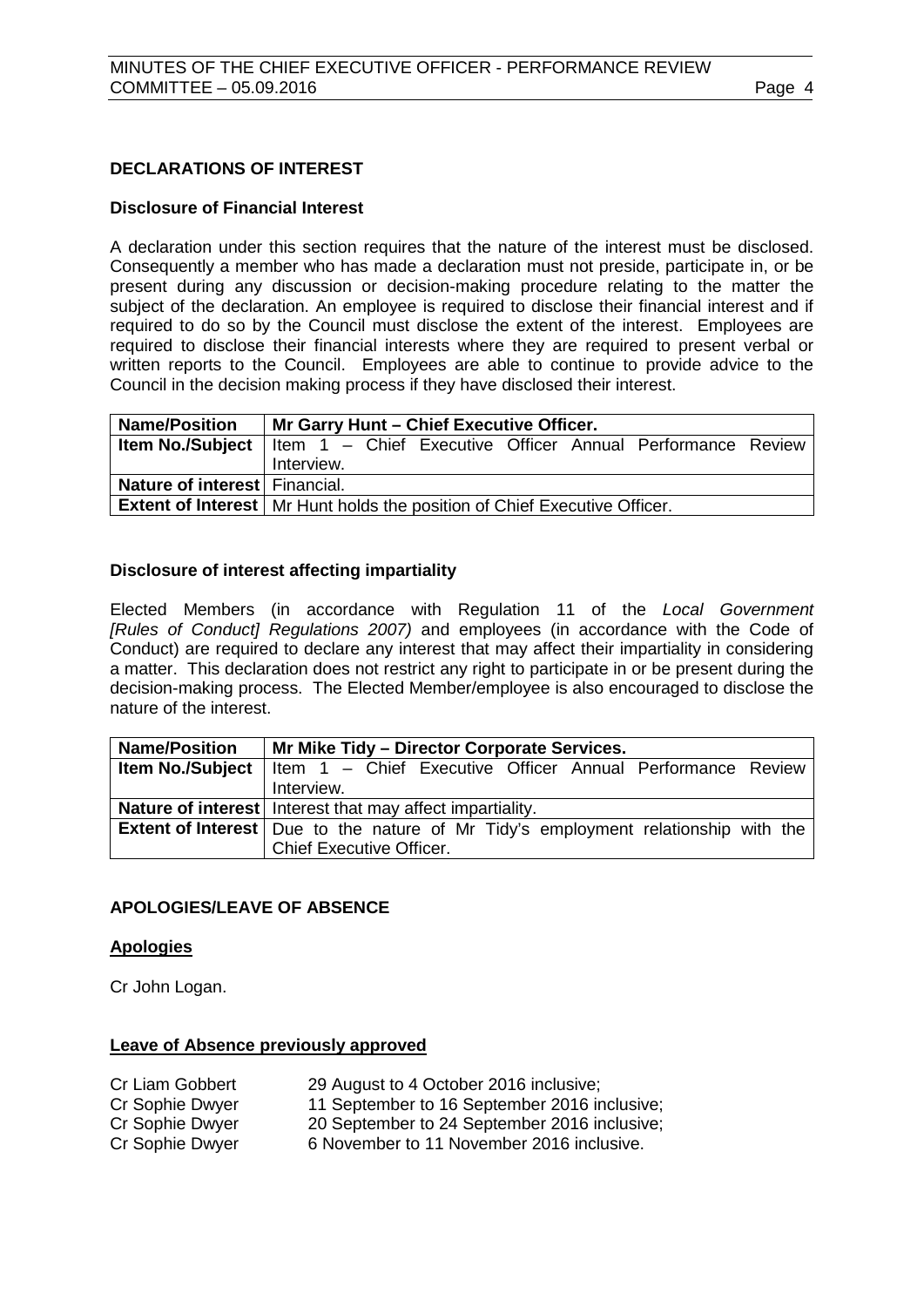### <span id="page-4-0"></span>**CONFIRMATION OF MINUTES**

MINUTES OF THE CHIEF EXECUTIVE OFFICER – PERFORMANCE REVIEW COMMITTEE HELD 29 AUGUST 2016

**MOVED Mayor Pickard SECONDED Cr Chester that the minutes of the meeting of the Chief Executive Officer – Performance Review Committee held on 29 August 2016 be confirmed as a true and correct record.**

#### **The Motion was Put and CARRIED (7/0)**

**In favour of the Motion:** Cr Fishwick, Mayor Pickard, Crs Chester, Hollywood, Jones, Norman and Poliwka.

#### <span id="page-4-1"></span>**ANNOUNCEMENTS BY THE PRESIDING MEMBER WITHOUT DISCUSSION**

Nil.

#### <span id="page-4-2"></span>**IDENTIFICATION OF MATTERS FOR WHICH THE MEETING MAY BE CLOSED TO THE PUBLIC**

In accordance with Clause 5.2 of the City's *Meeting Procedures Local Law 2013*, this meeting was not open to the public.

#### <span id="page-4-3"></span>**PETITIONS AND DEPUTATIONS**

Nil.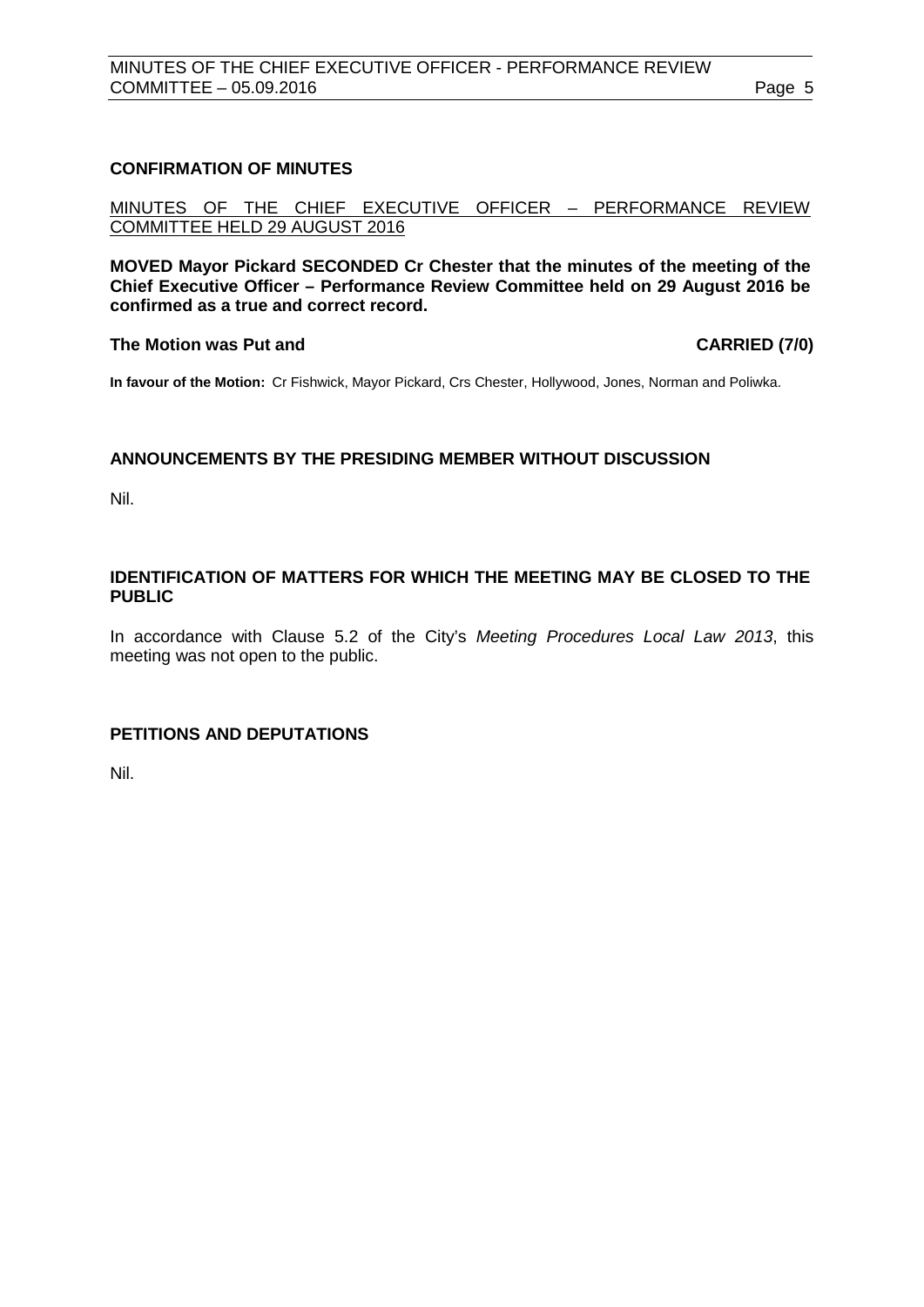#### <span id="page-5-0"></span>**REPORT**

#### **Disclosure of Financial Interest**

| <b>Name/Position</b>          | Mr Garry Hunt - Chief Executive Officer.                                               |  |  |
|-------------------------------|----------------------------------------------------------------------------------------|--|--|
|                               | <b>Item No./Subject</b>   Item $1 -$ Chief Executive Officer Annual Performance Review |  |  |
|                               | Interview.                                                                             |  |  |
| Nature of interest Financial. |                                                                                        |  |  |
|                               | <b>Extent of Interest</b>   Mr Hunt holds the position of Chief Executive Officer.     |  |  |

#### **Disclosure of interest affecting impartiality**

| <b>Name/Position</b> | Mr Mike Tidy – Director Corporate Services.                                                 |
|----------------------|---------------------------------------------------------------------------------------------|
|                      | <b>Item No./Subject</b>   Item $1 -$ Chief Executive Officer Annual Performance Review      |
|                      | Interview.                                                                                  |
|                      | Nature of interest   Interest that may affect impartiality.                                 |
|                      | <b>Extent of Interest</b>   Due to the nature of Mr Tidy's employment relationship with the |
|                      | <b>Chief Executive Officer.</b>                                                             |

## <span id="page-5-1"></span>**ITEM 1 CHIEF EXECUTIVE OFFICER ANNUAL PERFORMANCE REVIEW INTERVIEW**

| WARD                                  | All                                                                                                                                                                                              |
|---------------------------------------|--------------------------------------------------------------------------------------------------------------------------------------------------------------------------------------------------|
| <b>RESPONSIBLE</b><br><b>DIRECTOR</b> | Mr Mike Tidy<br><b>Corporate Services</b>                                                                                                                                                        |
| <b>FILE NUMBER</b>                    | 74574, 101515                                                                                                                                                                                    |
| <b>ATTACHMENTS</b>                    | Attachment 1 – Reviewers Report by Consultant on Elected<br>Member Feedback (Confidential - Updated for 5 September<br>2016 meeting as at 5 September - distributed separately)                  |
|                                       | (Please Note: The Report and Attachment is confidential<br>and will appear in the official Minute Book only)                                                                                     |
| <b>AUTHORITY / DISCRETION</b>         | Executive - The substantial direction setting and oversight<br>role of Council, such as adopting plans and reports,<br>accepting tenders, directing operations, setting and<br>amending budgets. |

This report is confidential in accordance with Section 5.23(2)(a) of the *Local Government Act 1995*, which permits the meeting to be closed to the public for business relating to the following:

*a matter affecting an employee or employees.*

A full report was provided to Elected Members under separate cover. The report is not for publication.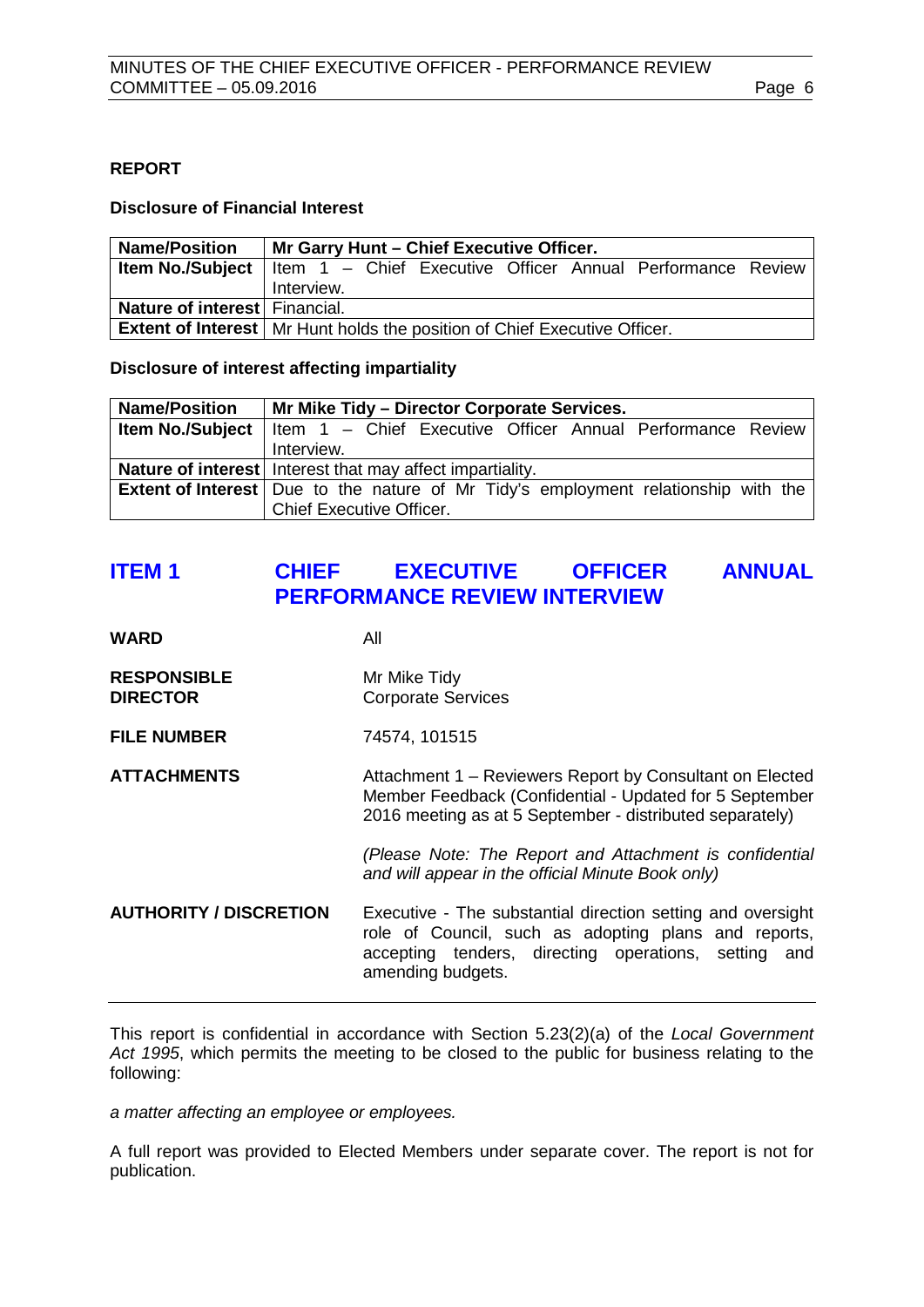**MOVED Cr Chester, SECONDED Mayor Pickard that the Chief Executive Officer Performance Review Committee AMENDS the new measure for the Key Performance Indicator – Financial Sustainability, to read as follows:**

*"Explore social and financial return on investment measures with agreed definitions of acceptable and/or unacceptable types of investment, commensurate with risk for return rates.".*

#### **The Motion was Put and CARRIED (7/0)**

**In favour of the Motion:** Cr Fishwick, Mayor Pickard, Crs Chester, Hollywood, Jones, Norman and Poliwka.

**MOVED Mayor Pickard, SECONDED Cr Polwika that the Chief Executive Officer Performance Review Committee AMENDS the new measure for the Key Performance Indicator – Financial Sustainability, to read as follows:**

*"Identify and develop a post program following the successful completion of the review of the City Business Operating Model.".*

#### **The Motion was Put and CARRIED (7/0)**

**In favour of the Motion:** Cr Fishwick, Mayor Pickard, Crs Chester, Hollywood, Jones, Norman and Poliwka.

*The Director Corporate Services, Manager Governance and Mr Phillips left the Room at 6.57pm.*

*The Chief Executive Officer entered the Room at 6.58pm.*

*The Chief Executive Officer left the Room at 7.58pm.*

*Cr McLean left the Room at 7.58pm.*

*The Director Corporate Services, Manager Governance and Mr Phillips entered the Room at 7.59pm.*

#### **OFFICER'S RECOMMENDATION**

That the Chief Executive Officer Performance Review Committee:

- 1 REQUESTS the Director of Corporate Services, in conjunction with John Phillips to prepare a report on the:
	- 1.1 Draft Concluded Annual Performance Review Report of the Chief Executive Officer;
	- 1.2 Draft Key Result Areas and KPI's for the Chief Executive Officer for 2016-17,

for consideration by the Chief Executive Officer Performance Review Committee at its meeting on Wednesday 14 September 2016;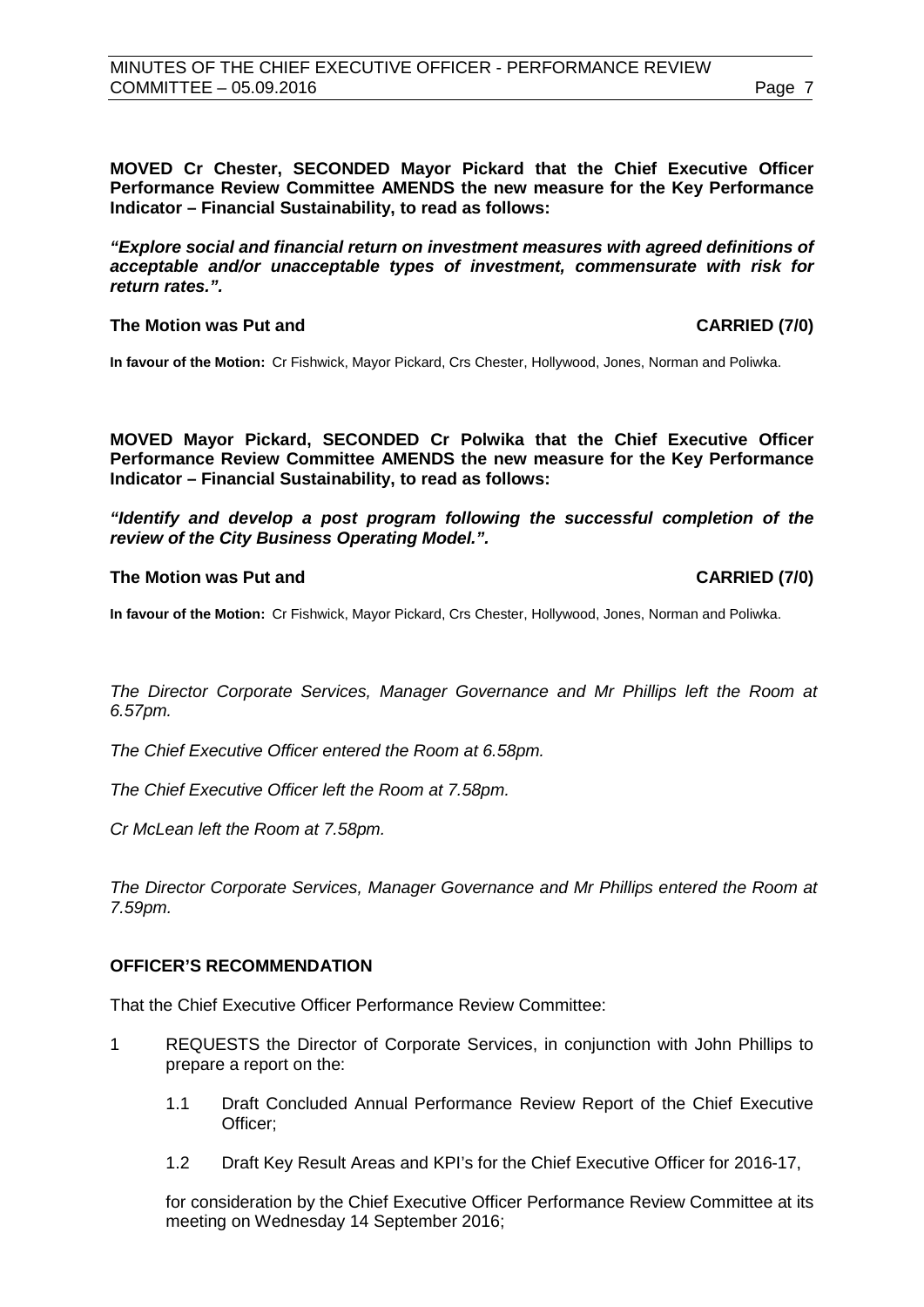2 NOTES that a report on the Annual Salary Review of the Chief Executive Officer will be presented at the Chief Executive Officer Performance Review Committee meeting on Wednesday 14 September 2016.

*The Presiding Member requested that all parts be dealt with separately.*

## **MOVED Cr Hollywood, SECONDED Mayor Pickard that Council:**

**1 ADOPTS the Concluded Annual Performance Review Report as in Attachment 1 to this Report with the overall rating for the Chief Executive Officer's performance as "meets expectations and to a high standard" for the period of the review";**

## **The Motion was Put and CARRIED (7/0)**

**In favour of the Motion:** Cr Fishwick, Mayor Pickard, Crs Chester, Hollywood, Jones, Norman and Poliwka.

## **MOVED Cr Chester, SECONDED Cr Poliwka that Council:**

**2 ADOPTS the Key Result Areas and Key Performance Indicators for the for the Chief Executive Officer for 2016-17, as amended by the Chief Executive Officer Performance Review Committee;**

## **The Motion was Put and CARRIED (7/0)**

**In favour of the Motion:** Cr Fishwick, Mayor Pickard, Crs Chester, Hollywood, Jones, Norman and Poliwka.

## **MOVED Cr Hollywood, SECONDED Mayor Pickard** that Council:

3 ADOPTS the Chief Executive Officer's total reward package for the 2016 annual remuneration review as \$377,625;

## **The Motion was Put and LOST (3/4)**

**In favour of the Motion:** Cr Fishwick, Mayor Pickard and Cr Hollywood. **Against the Motion:** Crs Chester, Jones, Norman and Poliwka.

## **MOVED Cr Hollywood, SECONDED Mayor Pickard that Council:**

**3 ADOPTS the Chief Executive Officer's total reward package for the 2016 annual remuneration review at the maximum of Band 1 as determined by the Salaries and Allowances Tribunal, being \$375,774;**

## **The Motion was Put and CARRIED (5/2)**

**In favour of the Motion:** Cr Fishwick, Mayor Pickard Crs Chester, Hollywood, Norman. **Against the Motion:** Crs Jones and Poliwka.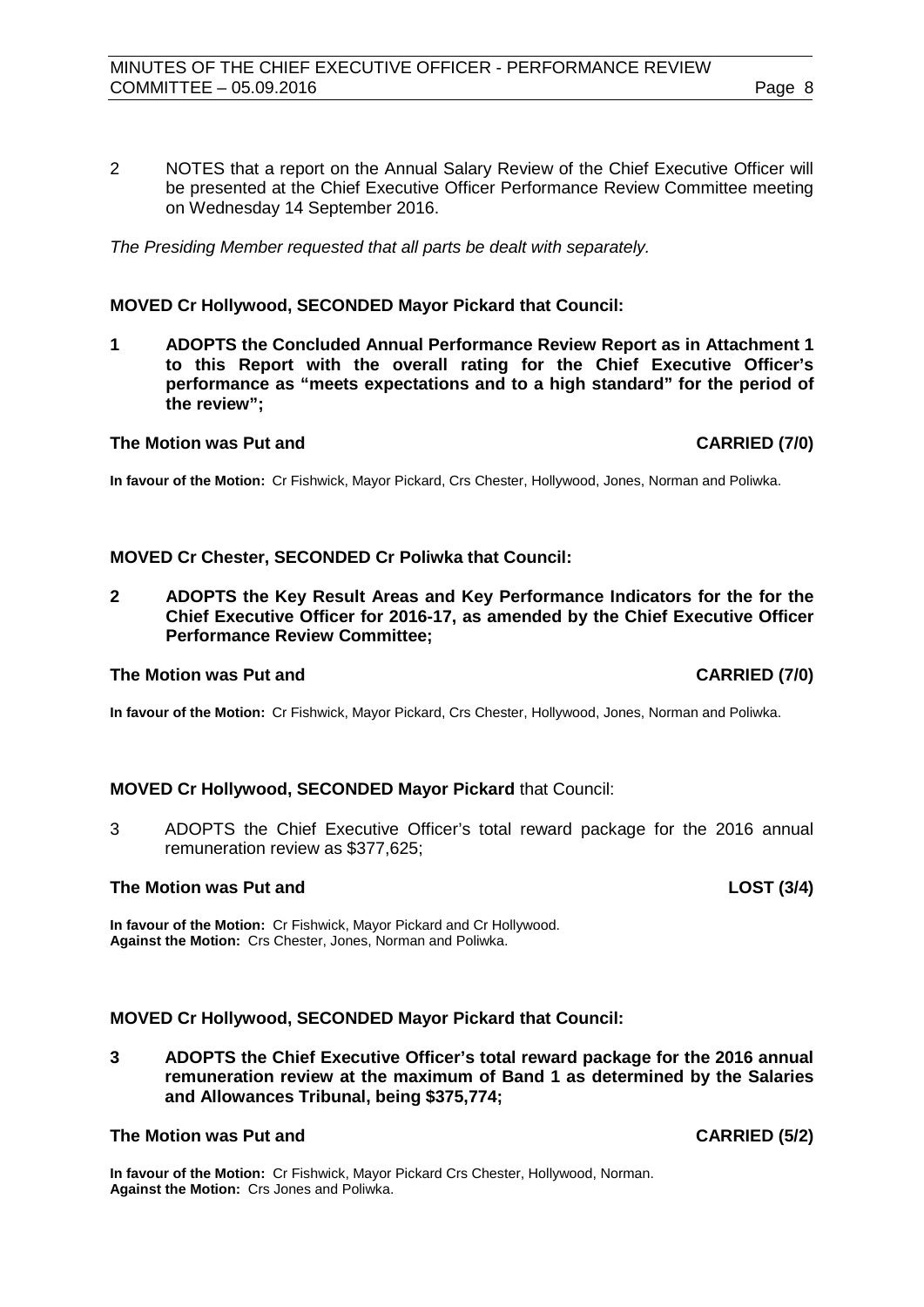**MOVED Cr Fishwick SECONDED Mayor Pickard that Council:**

**4 OFFERS the Chief Executive Officer a new Contract of Employment as the Chief Executive Officer of the City of Joondalup, under the same terms and conditions as the current contract, for a term expiring on 20 December 2019, and should that be agreeable to the Chief Executive Officer, a further report be submitted to Council for its consideration to enter into a new Contract of Employment in accordance with the provisions of the** *Local Government Act 1995.*

#### **The Motion was Put and CARRIED (5/2)**

<span id="page-8-0"></span>**In favour of the Motion:** Cr Fishwick, Mayor Pickard Crs Chester, Hollywood, Norman. **Against the Motion:** Crs Jones and Poliwka.